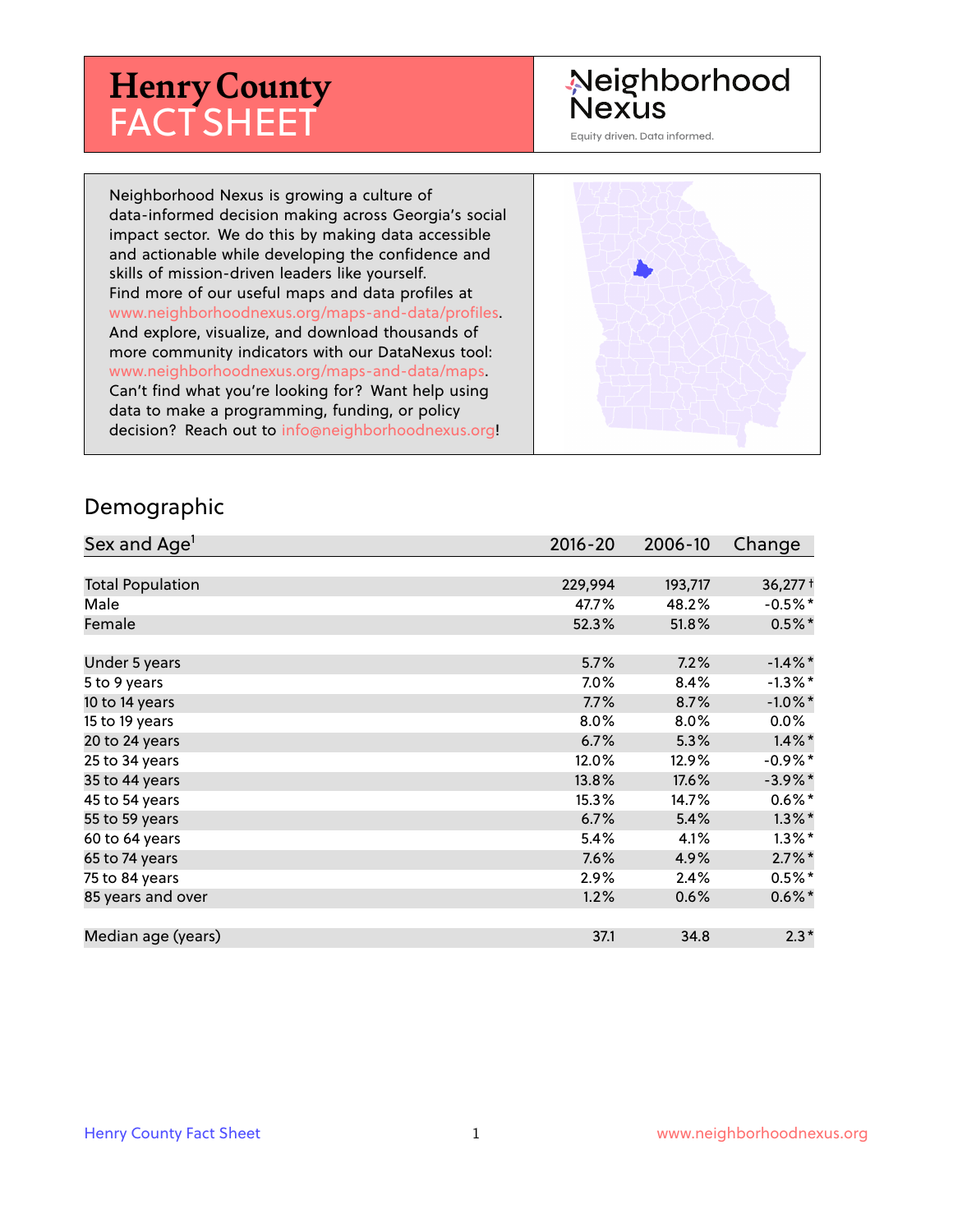# Demographic, continued...

| Race <sup>2</sup>                                   | $2016 - 20$ | 2006-10 | Change                |
|-----------------------------------------------------|-------------|---------|-----------------------|
| <b>Total population</b>                             | 229,994     | 193,717 | $36,277$ <sup>+</sup> |
| One race                                            | 96.1%       | 98.0%   | $-1.9%$ *             |
| White                                               | 45.4%       | 58.4%   | $-13.0\%$ *           |
| <b>Black or African American</b>                    | 45.6%       | 34.3%   | $11.3\%$ *            |
| American Indian and Alaska Native                   | 0.1%        | 0.2%    | $-0.1%$               |
| Asian                                               | 3.4%        | 2.9%    | $0.5%$ *              |
| Native Hawaiian and Other Pacific Islander          | 0.0%        | 0.1%    | $-0.1\%$ *            |
| Some other race                                     | 1.6%        | 2.1%    | $-0.5%$               |
| Two or more races                                   | 3.9%        | 2.0%    | $1.9\%$ *             |
| Race alone or in combination with other race(s) $3$ | $2016 - 20$ | 2006-10 | Change                |
| Total population                                    | 229,994     | 193,717 | $36,277$ <sup>+</sup> |
| White                                               | 48.6%       | 60.0%   | $-11.5%$ *            |
| <b>Black or African American</b>                    | 48.0%       | 35.5%   | 12.6%*                |
| American Indian and Alaska Native                   | 1.0%        | 0.8%    | 0.2%                  |
| Asian                                               | 4.3%        | 3.3%    | $1.0\%$ *             |
| Native Hawaiian and Other Pacific Islander          | 0.2%        | 0.1%    | $0.1\%$ *             |
| Some other race                                     | 2.3%        | 2.4%    | $-0.1%$               |
| Hispanic or Latino and Race <sup>4</sup>            | $2016 - 20$ | 2006-10 | Change                |
| <b>Total population</b>                             | 229,994     | 193,717 | $36,277$ <sup>+</sup> |
| Hispanic or Latino (of any race)                    | 7.1%        | 5.4%    | $1.6\%$ †             |
| Not Hispanic or Latino                              | 92.9%       | 94.6%   | $-1.6%$ †             |
| White alone                                         | 41.1%       | 55.7%   | $-14.6\%$ *           |
| Black or African American alone                     | 45.0%       | 33.9%   | $11.1\%$ *            |
| American Indian and Alaska Native alone             | 0.1%        | 0.1%    | $-0.0%$               |
| Asian alone                                         | 3.4%        | 2.9%    | $0.5%$ *              |
| Native Hawaiian and Other Pacific Islander alone    | 0.0%        | 0.1%    | $-0.1\%$ *            |
| Some other race alone                               | 0.6%        | 0.3%    | $0.3\% *$             |
| Two or more races                                   | 2.8%        | 1.6%    | $1.2\%$ *             |
| U.S. Citizenship Status <sup>5</sup>                | $2016 - 20$ | 2006-10 | Change                |
| Foreign-born population                             | 17,137      | 14,447  | 2,690*                |
| Naturalized U.S. citizen                            | 63.9%       | 53.3%   | 10.6%*                |
| Not a U.S. citizen                                  | 36.1%       | 46.7%   | $-10.6\%$ *           |
| Citizen, Voting Age Population <sup>6</sup>         | $2016 - 20$ | 2006-10 | Change                |
|                                                     |             |         |                       |
| Citizen, 18 and over population                     | 165,400     | 130,540 | 34,860*               |
| Male                                                | 46.4%       | 47.1%   | $-0.7%$ *             |
| Female                                              | 53.6%       | 52.9%   | $0.7\%$ *             |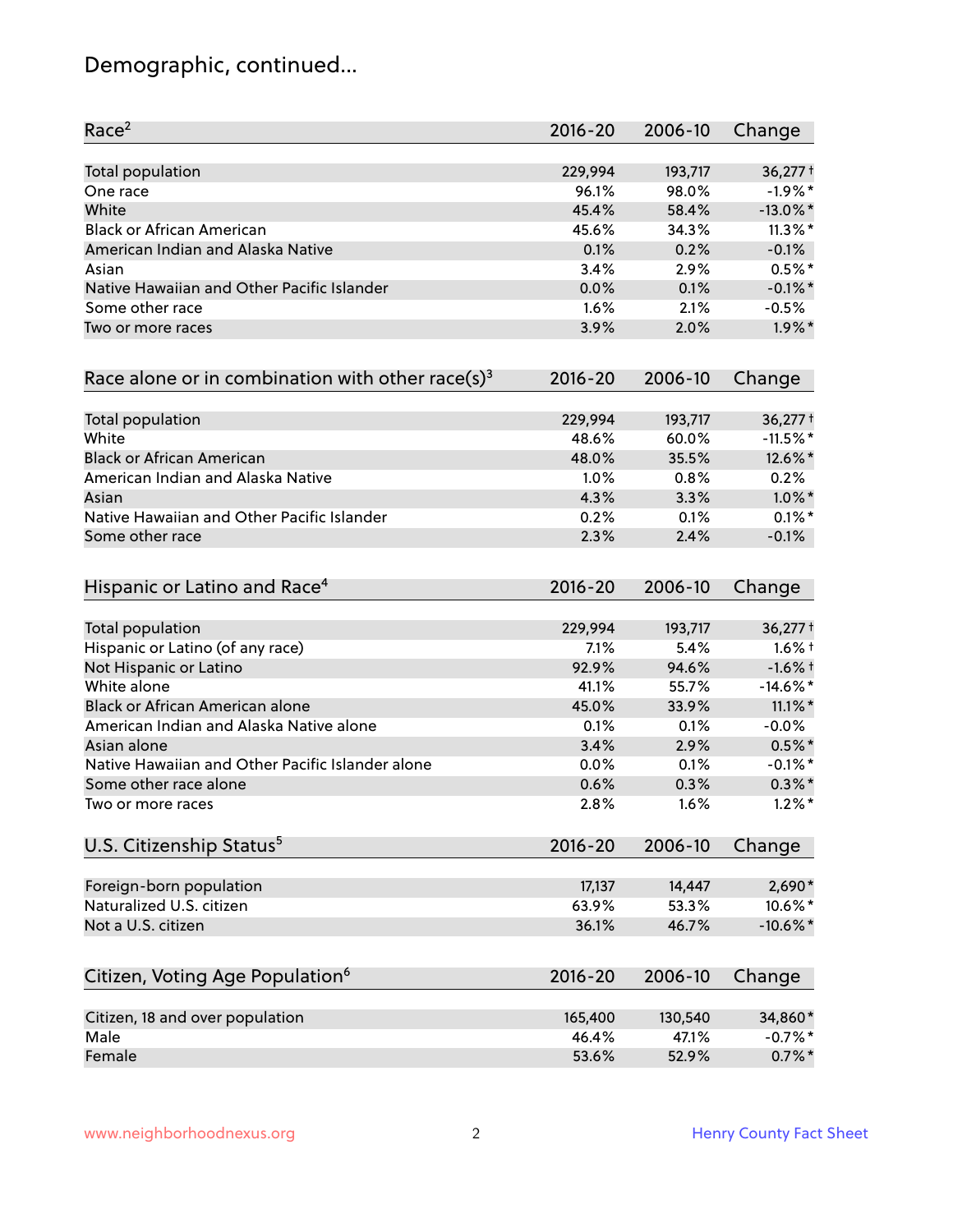#### Economic

| Income <sup>7</sup>                                 | $2016 - 20$ | 2006-10 | Change     |
|-----------------------------------------------------|-------------|---------|------------|
|                                                     |             |         |            |
| All households                                      | 78,204      | 66,327  | $11,877*$  |
| Less than \$10,000                                  | 2.9%        | 4.5%    | $-1.6\%$ * |
| \$10,000 to \$14,999                                | 2.3%        | 2.8%    | $-0.5%$    |
| \$15,000 to \$24,999                                | 5.6%        | 6.7%    | $-1.1\%$ * |
| \$25,000 to \$34,999                                | 8.1%        | 8.1%    | 0.1%       |
| \$35,000 to \$49,999                                | 13.5%       | 14.2%   | $-0.7%$    |
| \$50,000 to \$74,999                                | 20.6%       | 23.5%   | $-2.9\%$ * |
| \$75,000 to \$99,999                                | 16.1%       | 17.1%   | $-1.0%$    |
| \$100,000 to \$149,999                              | 18.0%       | 16.8%   | 1.2%       |
| \$150,000 to \$199,999                              | 7.3%        | 4.0%    | $3.3\%$ *  |
| \$200,000 or more                                   | 5.7%        | 2.4%    | $3.3\%$ *  |
| Median household income (dollars)                   | 71,110      | 63,923  | 7,187*     |
| Mean household income (dollars)                     | 88,225      | 73,720  | 14,505*    |
| With earnings                                       | 85.1%       | 87.6%   | $-2.5%$ *  |
| Mean earnings (dollars)                             | 84,668      | 72,381  | 12,286*    |
| <b>With Social Security</b>                         | 28.4%       | 20.2%   | $8.2\%$ *  |
| Mean Social Security income (dollars)               | 20,008      | 15,343  | 4,666*     |
| With retirement income                              | 22.8%       | 18.1%   | 4.7%*      |
| Mean retirement income (dollars)                    | 27,901      | 23,168  | 4,733*     |
| With Supplemental Security Income                   | 4.9%        | 2.6%    | $2.3\%$ *  |
| Mean Supplemental Security Income (dollars)         | 10,825      | 8,505   | 2,320*     |
| With cash public assistance income                  | 1.1%        | 1.1%    | $-0.1%$    |
| Mean cash public assistance income (dollars)        | 3,170       | 2,690   | 481        |
| With Food Stamp/SNAP benefits in the past 12 months | 8.9%        | 6.5%    | $2.4\%$ *  |
|                                                     |             |         |            |
| Families                                            | 58,925      | 50,806  | 8,119*     |
| Less than \$10,000                                  | 1.9%        | 3.1%    | $-1.2\%$ * |
| \$10,000 to \$14,999                                | 1.4%        | 1.6%    | $-0.2%$    |
| \$15,000 to \$24,999                                | 4.3%        | 5.8%    | $-1.5%$ *  |
| \$25,000 to \$34,999                                | 7.3%        | 6.8%    | 0.5%       |
| \$35,000 to \$49,999                                | 11.2%       | 12.9%   | $-1.8\%$ * |
| \$50,000 to \$74,999                                | 20.3%       | 23.1%   | $-2.8\%$ * |
| \$75,000 to \$99,999                                | 17.5%       | 19.7%   | $-2.2%$ *  |
| \$100,000 to \$149,999                              | 20.8%       | 19.8%   | 1.0%       |
| \$150,000 to \$199,999                              | 8.5%        | 4.5%    | 4.0%*      |
| \$200,000 or more                                   | 6.9%        | 2.7%    | $4.2\%$ *  |
| Median family income (dollars)                      | 80,348      | 70,972  | 9,376*     |
| Mean family income (dollars)                        | 97,030      | 79,848  | 17,183*    |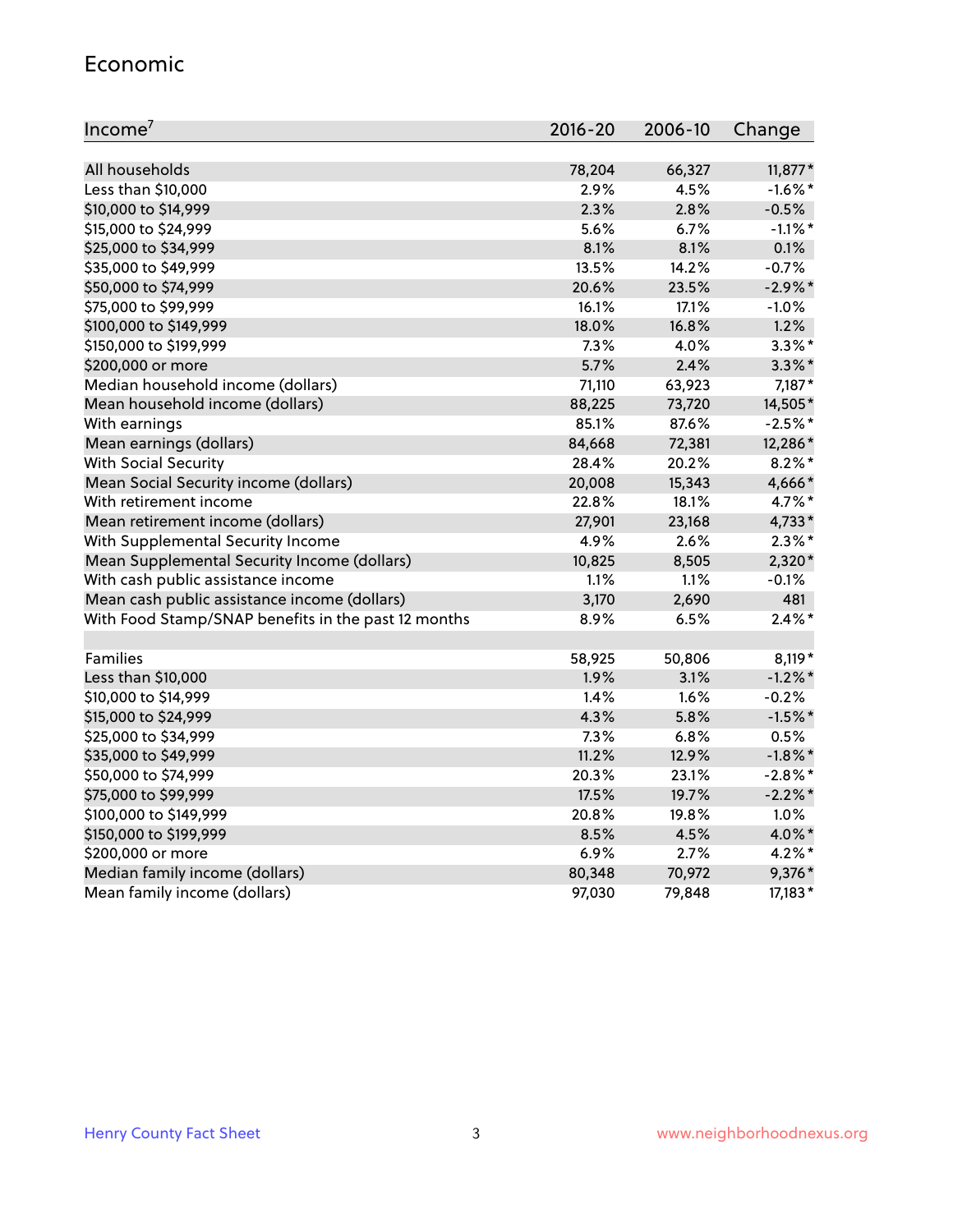### Economic, continued...

| Income, continued <sup>8</sup>                                        | $2016 - 20$ | 2006-10 | Change     |
|-----------------------------------------------------------------------|-------------|---------|------------|
|                                                                       |             |         |            |
| Nonfamily households                                                  | 19,279      | 15,521  | $3,758*$   |
| Median nonfamily income (dollars)                                     | 45,935      | 40,922  | $5,013*$   |
| Mean nonfamily income (dollars)                                       | 54,304      | 49,916  | 4,389*     |
| Median earnings for workers (dollars)                                 | 38,642      | 35,067  | $3,575*$   |
| Median earnings for male full-time, year-round workers                | 52,325      | 50,198  | $2,127*$   |
| (dollars)                                                             |             |         |            |
| Median earnings for female full-time, year-round workers<br>(dollars) | 44,869      | 39,785  | 5,084*     |
| Per capita income (dollars)                                           | 31,173      | 25,773  | 5,400*     |
|                                                                       |             |         |            |
| Families and People Below Poverty Level <sup>9</sup>                  | $2016 - 20$ | 2006-10 | Change     |
|                                                                       |             |         |            |
| All families                                                          | 7.2%        | 6.3%    | 0.8%       |
| With related children under 18 years                                  | 10.1%       | 8.7%    | 1.4%       |
| With related children under 5 years only                              | 10.0%       | 6.7%    | $3.3\%$ *  |
| Married couple families                                               | 4.2%        | 3.0%    | $1.2\%$ *  |
| With related children under 18 years                                  | 6.1%        | 3.5%    | $2.6\%$ *  |
| With related children under 5 years only                              | 2.8%        | 1.5%    | 1.3%       |
| Families with female householder, no husband present                  | 13.6%       | 18.8%   | $-5.1\%$ * |
| With related children under 18 years                                  | 18.2%       | 24.1%   | $-5.9\%$ * |
| With related children under 5 years only                              | 27.1%       | 36.9%   | $-9.8%$    |
| All people                                                            | 9.1%        | 8.3%    | 0.8%       |
| Under 18 years                                                        | 13.6%       | 11.7%   | $1.8\%$ *  |
| Related children under 18 years                                       | 13.0%       | 11.3%   | 1.8%       |
| Related children under 5 years                                        | 15.3%       | 10.5%   | 4.8%*      |
| Related children 5 to 17 years                                        | 12.4%       | 11.5%   | 0.9%       |
| 18 years and over                                                     | 7.6%        | 6.8%    | 0.7%       |
| 18 to 64 years                                                        | 7.8%        | 7.0%    | $0.9\%$ *  |
| 65 years and over                                                     | 6.3%        | 5.8%    | 0.4%       |
| People in families                                                    | 7.8%        | 7.0%    | 0.9%       |
| Unrelated individuals 15 years and over                               | 18.2%       | 18.5%   | $-0.3%$    |
|                                                                       |             |         |            |
| Non-Hispanic white people                                             | 6.6%        | 5.1%    | $1.6\%$ *  |
| Black or African-American people                                      | 10.1%       | 11.7%   | $-1.6%$    |
| Asian people                                                          | 16.6%       | 3.6%    | 12.9%*     |
| Hispanic or Latino people                                             | 15.9%       | 21.4%   | $-5.5%$    |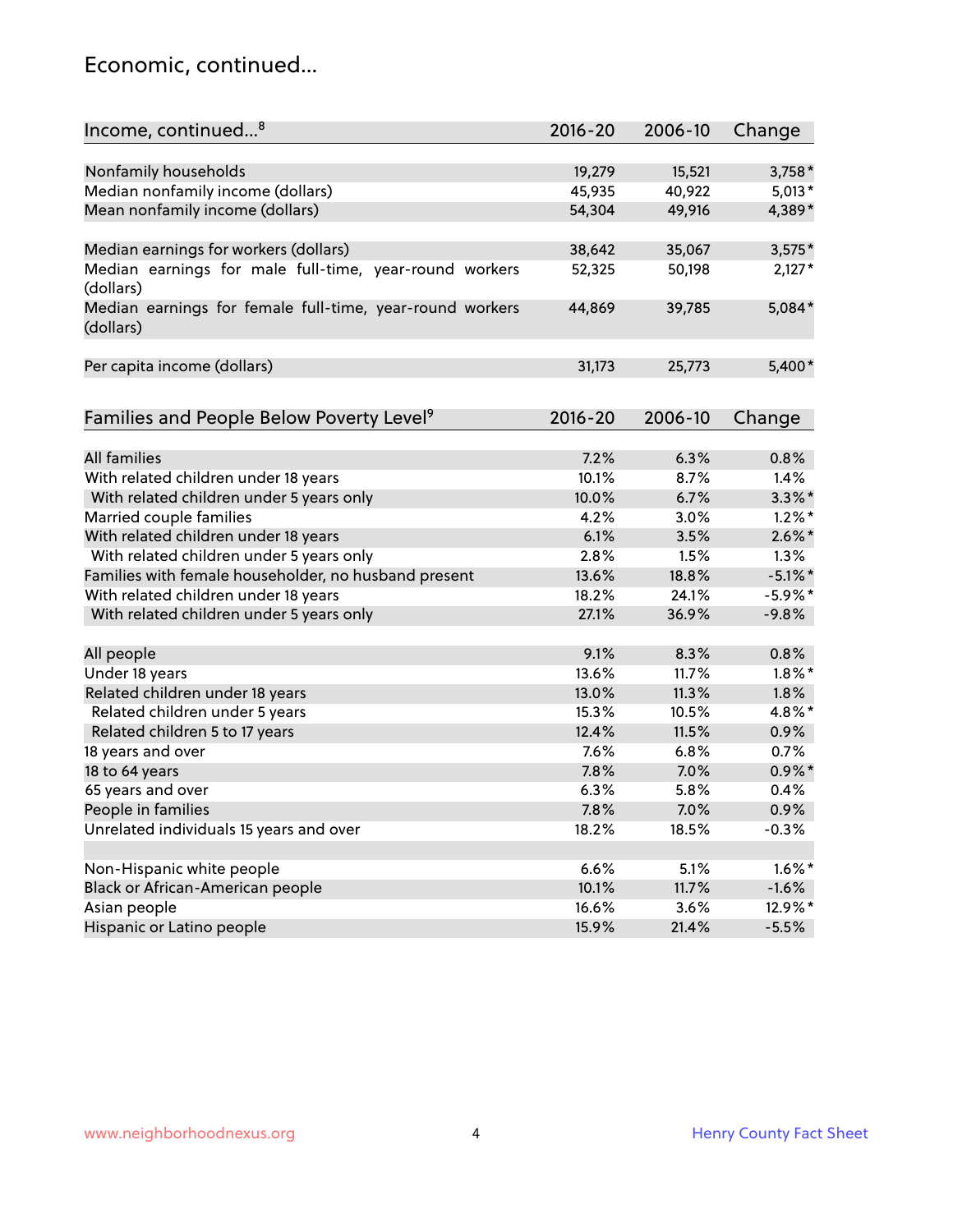# Employment

| Employment Status <sup>10</sup>                                                               | 2010        | 2020    | Change     |
|-----------------------------------------------------------------------------------------------|-------------|---------|------------|
| In Labor Force                                                                                | 115,352     | 101,141 | 101,141    |
| <b>Unemployment Rate</b>                                                                      | 7.4%        | 10.3%   | $-2.9%$    |
| Industry <sup>11</sup>                                                                        | $2016 - 20$ | 2006-10 | Change     |
| Civilian employed population 16 years and over                                                | 112,967     | 91,632  | $21,335*$  |
| Agriculture, forestry, fishing and hunting, and mining                                        | 0.3%        | 0.3%    | $-0.0%$    |
| Construction                                                                                  | 5.4%        | 6.6%    | $-1.2\%$ * |
| Manufacturing                                                                                 | 6.8%        | 7.2%    | $-0.3%$    |
| Wholesale trade                                                                               | 2.6%        | 3.6%    | $-1.0\%$ * |
| Retail trade                                                                                  | 11.0%       | 10.8%   | 0.2%       |
| Transportation and warehousing, and utilities                                                 | 14.3%       | 13.6%   | 0.7%       |
| Information                                                                                   | 2.2%        | 2.3%    | $-0.1%$    |
| Finance and insurance, and real estate and rental and leasing                                 | 5.8%        | 7.0%    | $-1.2\%$ * |
| Professional, scientific, and management, and administrative<br>and waste management services | 9.9%        | 8.7%    | $1.2\%$ *  |
| Educational services, and health care and social assistance                                   | 21.3%       | 19.9%   | $1.4\%$ *  |
| Arts, entertainment, and recreation, and accommodation and<br>food services                   | 8.0%        | 6.5%    | $1.6\%$ *  |
| Other services, except public administration                                                  | 4.9%        | 5.0%    | $-0.2%$    |
| <b>Public administration</b>                                                                  | 7.5%        | 8.5%    | $-1.0%$    |
| Occupation <sup>12</sup>                                                                      | $2016 - 20$ | 2006-10 | Change     |
| Civilian employed population 16 years and over                                                | 112,967     | 91,632  | 21,335*    |
| Management, business, science, and arts occupations                                           | 35.0%       | 32.7%   | $2.3\%$ *  |
| Service occupations                                                                           | 15.3%       | 15.1%   | 0.2%       |
| Sales and office occupations                                                                  | 24.7%       | 29.4%   | $-4.7%$ *  |
| Natural<br>resources,<br>construction,<br>and<br>maintenance<br>occupations                   | 8.8%        | 9.9%    | $-1.1\%$ * |
| Production, transportation, and material moving occupations                                   | 16.2%       | 12.9%   | $3.3\%$ *  |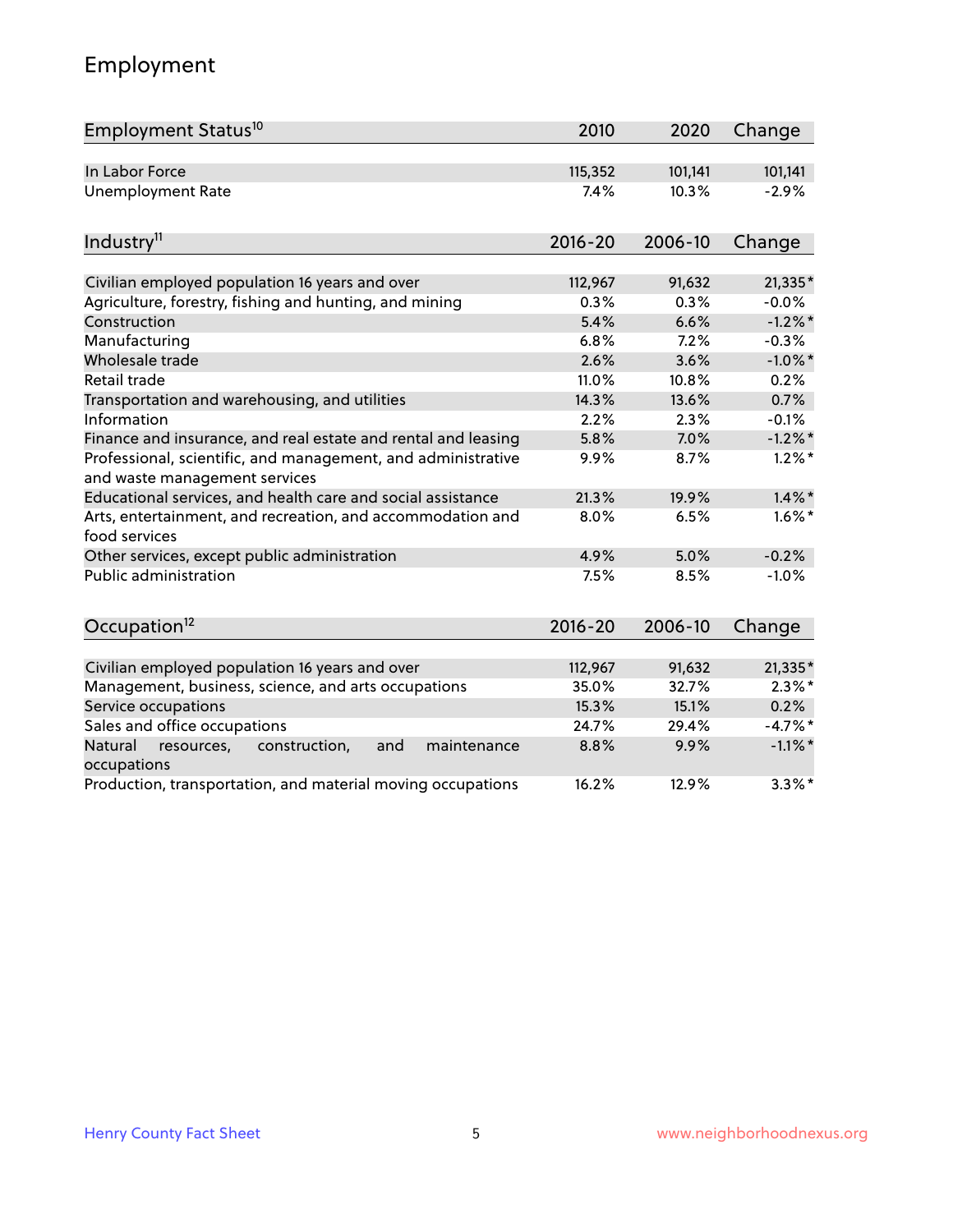# Employment, continued...

| Class of Worker <sup>13</sup>                          | $2016 - 20$ | 2006-10 | Change     |
|--------------------------------------------------------|-------------|---------|------------|
| Civilian employed population 16 years and over         | 112,967     | 91,632  | 21,335*    |
| Private wage and salary workers                        | 77.1%       | 76.0%   | 1.1%       |
| Government workers                                     | 17.3%       | 19.8%   | $-2.6\%$ * |
| Self-employed in own not incorporated business workers | 5.3%        | 4.0%    | $1.3\%$ *  |
| <b>Unpaid family workers</b>                           | 0.4%        | 0.2%    | $0.2\%$ *  |
|                                                        |             |         |            |
| Job Flows <sup>14</sup>                                | 2019        | 2010    | Change     |
| Total Jobs in county                                   | 65,425      | 47,804  | 17,621     |
| Held by residents of county                            | 33.0%       | 38.5%   | $-5.5%$ *  |
| Held by non-residents of county                        | 67.0%       | 61.5%   | $5.5\%$ *  |
|                                                        |             |         |            |
| Jobs by Industry Sector <sup>15</sup>                  | 2019        | 2010    | Change     |
| Total Jobs in county                                   | 65,425      | 47,804  | 17,621     |
| <b>Goods Producing sectors</b>                         | 8.2%        | 8.6%    | $-0.4\%$ * |
| Trade, Transportation, and Utilities sectors           | 31.8%       | 25.8%   | $6.1\%$ *  |
| All Other Services sectors                             | 60.0%       | 65.7%   | $-5.7\%$ * |
|                                                        |             |         |            |
| Total Jobs in county held by county residents          | 21,582      | 18,388  | 3,194      |
| <b>Goods Producing sectors</b>                         | 8.8%        | 8.5%    | $0.3\%$ *  |
| Trade, Transportation, and Utilities sectors           | 20.3%       | 13.9%   | $6.4\%$ *  |
| All Other Services sectors                             | 70.8%       | 77.6%   | $-6.7\%$ * |
| Jobs by Earnings <sup>16</sup>                         | 2019        | 2010    | Change     |
| Total Jobs in county                                   | 65,425      | 47,804  | 17,621     |
| Jobs with earnings \$1250/month or less                | 29.0%       | 32.6%   | $-3.6\%$ * |
| Jobs with earnings \$1251/month to \$3333/month        | 37.8%       | 40.0%   | $-2.1\%$ * |
| Jobs with earnings greater than \$3333/month           | 33.2%       | 27.4%   | $5.8\%$ *  |
|                                                        |             |         |            |
| Total Jobs in county held by county residents          | 21,582      | 18,388  | 3,194      |
| Jobs with earnings \$1250/month or less                | 28.7%       | 32.1%   | $-3.4\%$ * |
| Jobs with earnings \$1251/month to \$3333/month        | 36.4%       | 38.2%   | $-1.7%$ *  |
| Jobs with earnings greater than \$3333/month           | 34.8%       | 29.7%   | $5.2\%$ *  |
| Jobs by Age of Worker <sup>17</sup>                    | 2019        | 2010    | Change     |
|                                                        |             |         |            |
| Total Jobs in county                                   | 65,425      | 47,804  | 17,621     |
| Jobs with workers age 29 or younger                    | 27.3%       | 26.1%   | $1.3\%$ *  |
| Jobs with workers age 30 to 54                         | 53.8%       | 59.3%   | $-5.5%$ *  |
| Jobs with workers age 55 or older                      | 18.9%       | 14.7%   | 4.2%*      |
| Total Jobs in county held by county residents          | 21,582      | 18,388  | 3,194      |
| Jobs with workers age 29 or younger                    | 25.3%       | 21.9%   | $3.4\%$ *  |
| Jobs with workers age 30 to 54                         | 53.7%       | 62.0%   | $-8.3\%$ * |
| Jobs with workers age 55 or older                      | 21.0%       | 16.2%   | 4.8%*      |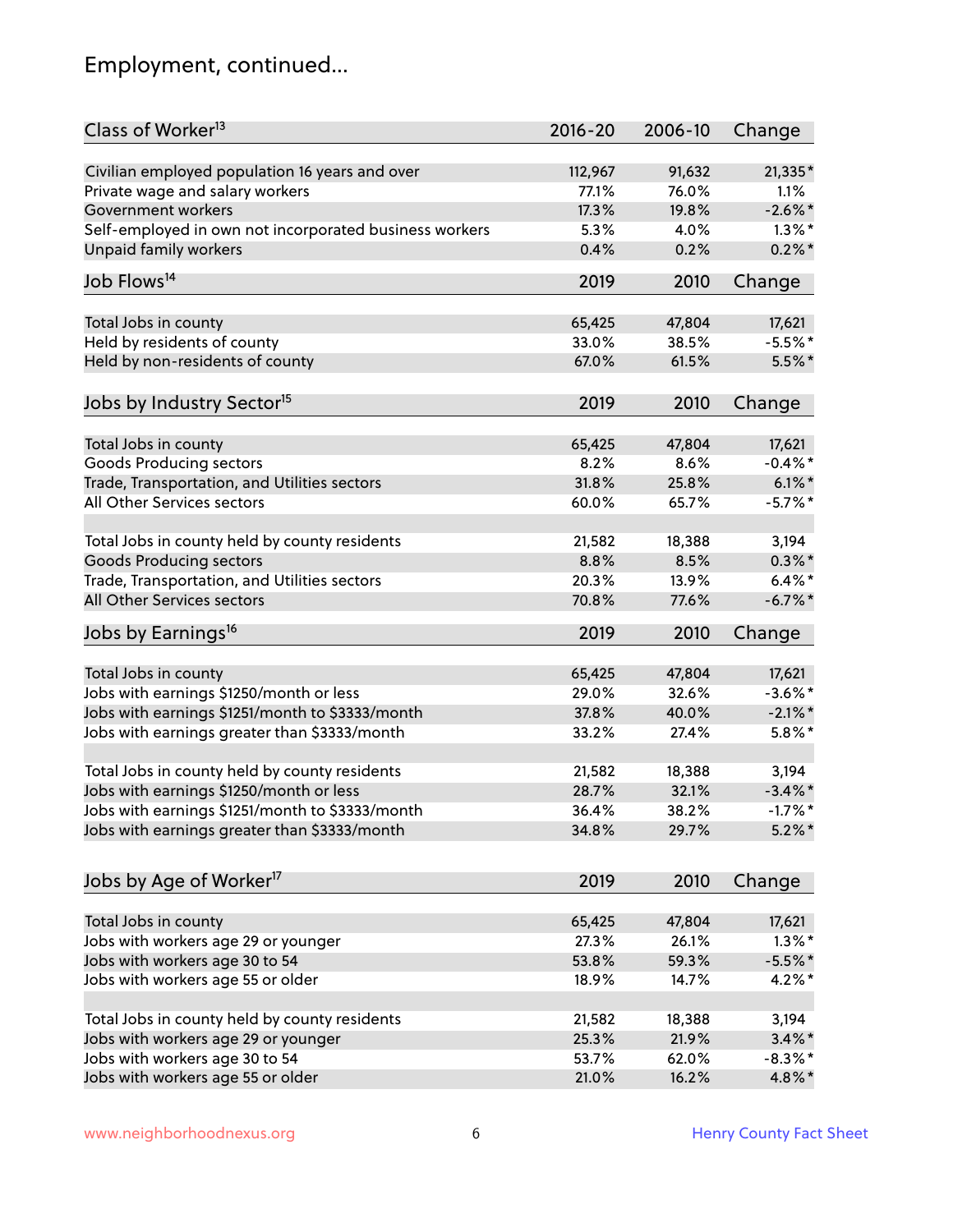#### Education

| Early Learning <sup>18</sup>                        |                |         | 2022       |
|-----------------------------------------------------|----------------|---------|------------|
| Licensed Capacity of Early Learning Centers         |                |         | 9,499      |
| Licenced capacity per 1,000 children ages 0-4       |                |         | 687.8      |
|                                                     |                |         |            |
| School Enrollment <sup>19</sup>                     | 2022           | 2010    | Change     |
| <b>Enrolled in Public School</b>                    | 42,792         | 40,951  | 1,841      |
| White                                               | 20.5%          | 41.2%   | $-20.7%$   |
| <b>Black or African-American</b>                    | 59.6%          | 44.7%   | 14.9%      |
| Asian                                               | 2.7%           | 2.6%    | 0.1%       |
| Native American                                     | 0.2%           | 0.2%    | $-0.1%$    |
| Pacific Islander                                    | 0.1%           | 0.1%    | 0.1%       |
| <b>Biracial or Multi-Racial</b>                     | 5.1%           | 4.0%    | 1.1%       |
| Hispanic or Latino                                  | 11.7%          | 7.1%    | 4.6%       |
| Georgia Milestones: 3rd Grade Reading <sup>20</sup> |                |         | 2019       |
|                                                     |                |         |            |
| <b>Number of Students Tested</b>                    |                |         | 2,923      |
| Proficient or Distinguished                         |                |         | 34.7%      |
| Georgia Milestones: 8th Grade Math <sup>21</sup>    |                |         | 2019       |
| Number of Students Tested                           |                |         | 3,441      |
| Proficient or Distinguished                         |                |         | 30.5%      |
|                                                     |                |         |            |
| Graduation Rates <sup>22</sup>                      | 2021           | 2012    | Change     |
|                                                     |                |         |            |
| Cohort                                              | 3,681<br>87.6% | 3,271   | 410        |
| <b>High School Graduation Rate</b>                  |                | 75.5%   | 12.0%      |
| Educational Attainment <sup>23</sup>                | $2016 - 20$    | 2006-10 | Change     |
|                                                     | 149,170        | 121,223 | 27,947*    |
| Population 25 years and over<br>Less than 9th grade | 2.4%           | 2.6%    | $-0.2%$    |
| 9th to 12th grade, no diploma                       | 5.8%           | 8.2%    | $-2.4\%$ * |
| High school graduate (includes equivalency)         | 31.3%          | 32.5%   | $-1.2%$    |
| Some college, no degree                             | 22.8%          | 24.1%   | $-1.4%$    |
| Associate's degree                                  | 9.7%           | 8.2%    | $1.4\%$ *  |
| Bachelor's degree                                   | 17.6%          | 16.2%   | $1.4\%$ *  |
| Graduate or professional degree                     | 10.5%          | 8.2%    | $2.3\%$ *  |
|                                                     |                |         |            |
| Percent high school graduate or higher              | 91.8%          | 89.2%   | $2.6\%*$   |
| Percent bachelor's degree or higher                 | 28.1%          | 24.4%   | $3.7\%$ *  |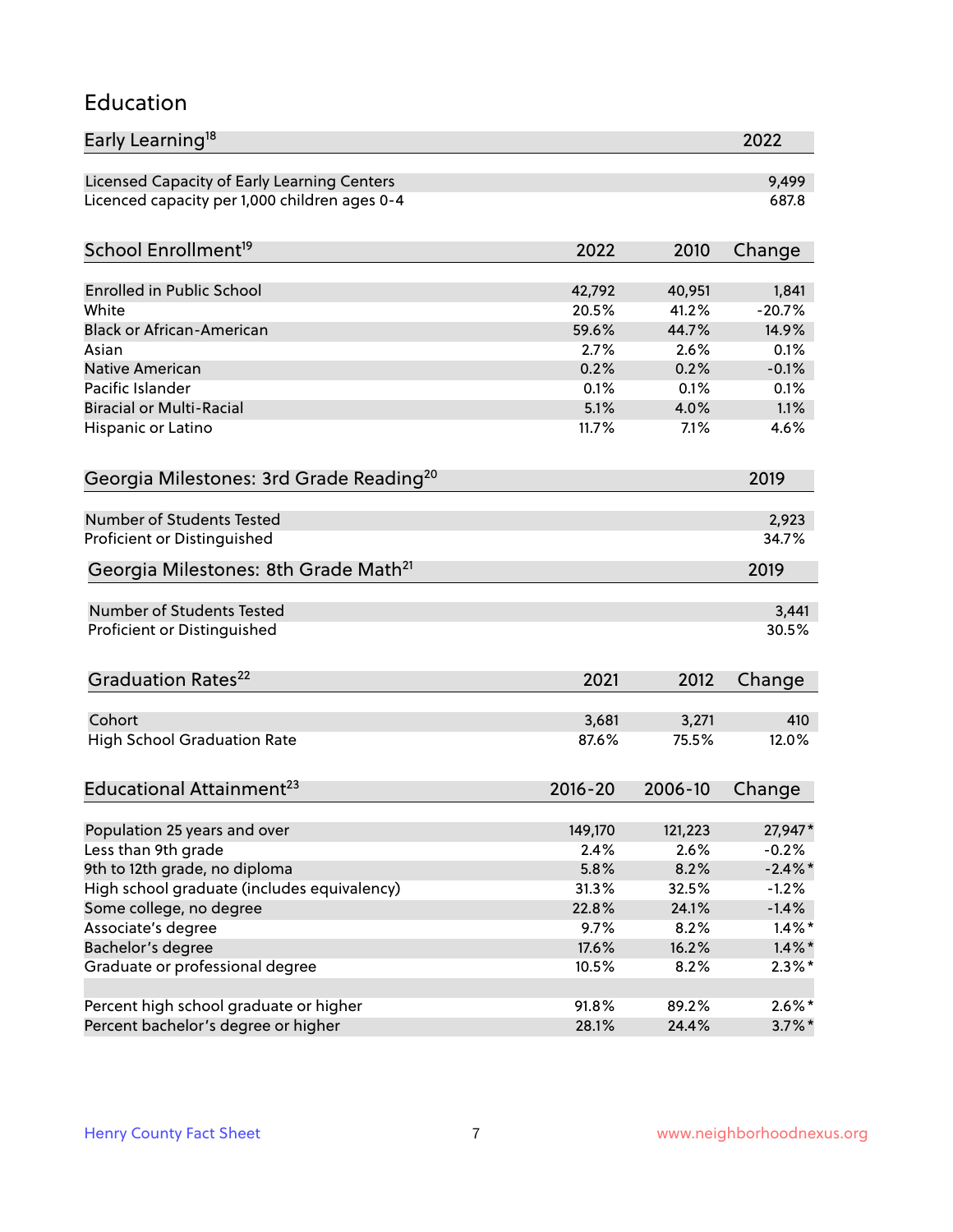### Housing

| <b>Total households</b><br>66,327<br>$11,877*$<br>78,204<br>Family households (families)<br>75.3%<br>76.6%<br>$-1.3%$<br>$-7.2%$ *<br>With own children under 18 years<br>34.0%<br>41.3%<br>Married-couple family<br>53.7%<br>58.1%<br>$-4.3\%$ *<br>With own children of the householder under 18 years<br>22.3%<br>$-7.4\%$ *<br>29.8%<br>Male householder, no wife present, family<br>4.8%<br>4.7%<br>0.2%<br>$-0.7%$ *<br>With own children of the householder under 18 years<br>2.1%<br>2.8%<br>Female householder, no husband present, family<br>16.8%<br>$2.9\%$ *<br>13.9%<br>With own children of the householder under 18 years<br>9.6%<br>0.9%<br>8.7%<br>Nonfamily households<br>1.3%<br>24.7%<br>23.4%<br>Householder living alone<br>21.1%<br>1.3%<br>19.7%<br>65 years and over<br>7.9%<br>$3.3\%$ *<br>4.6%<br>38.8%<br>45.4%<br>$-6.5%$ *<br>Households with one or more people under 18 years<br>Households with one or more people 65 years and over<br>25.5%<br>16.6%<br>8.9%*<br>Average household size<br>0.02<br>2.93<br>2.91<br>Average family size<br>0.04<br>3.40<br>3.35<br>2016-20<br>Change<br>2006-10<br>Total housing units<br>82,938<br>74,126<br>8,812*<br>94.3%<br>4.8%*<br>Occupied housing units<br>89.5%<br>Vacant housing units<br>5.7%<br>10.5%<br>$-4.8\%$ *<br>4.6<br>1.0<br>$-3.6*$<br>Homeowner vacancy rate<br>$-3.9*$<br>Rental vacancy rate<br>6.2<br>10.1<br>Units in Structure <sup>26</sup><br>$2016 - 20$<br>2006-10<br>Change<br>74,126<br>8,812*<br>Total housing units<br>82,938<br>83.8%<br>$-1.7%$ *<br>1-unit, detached<br>82.1%<br>1-unit, attached<br>1.6%<br>2.0%<br>$-0.4%$<br>1.1%<br>0.8%<br>0.3%<br>2 units<br>1.3%<br>$0.5\%$ *<br>3 or 4 units<br>0.8%<br>2.5%<br>5 to 9 units<br>2.9%<br>$-0.4%$<br>3.3%<br>10 to 19 units<br>4.2%<br>$0.9\%$ *<br>3.0%<br>20 or more units<br>4.0%<br>$1.0\%$ *<br>Mobile home<br>3.2%<br>3.4%<br>$-0.2%$ | Households by Type <sup>24</sup> | 2016-20 | 2006-10 | Change  |
|--------------------------------------------------------------------------------------------------------------------------------------------------------------------------------------------------------------------------------------------------------------------------------------------------------------------------------------------------------------------------------------------------------------------------------------------------------------------------------------------------------------------------------------------------------------------------------------------------------------------------------------------------------------------------------------------------------------------------------------------------------------------------------------------------------------------------------------------------------------------------------------------------------------------------------------------------------------------------------------------------------------------------------------------------------------------------------------------------------------------------------------------------------------------------------------------------------------------------------------------------------------------------------------------------------------------------------------------------------------------------------------------------------------------------------------------------------------------------------------------------------------------------------------------------------------------------------------------------------------------------------------------------------------------------------------------------------------------------------------------------------------------------------------------------------------------------------------------------------------------------------------------------------------|----------------------------------|---------|---------|---------|
|                                                                                                                                                                                                                                                                                                                                                                                                                                                                                                                                                                                                                                                                                                                                                                                                                                                                                                                                                                                                                                                                                                                                                                                                                                                                                                                                                                                                                                                                                                                                                                                                                                                                                                                                                                                                                                                                                                              |                                  |         |         |         |
|                                                                                                                                                                                                                                                                                                                                                                                                                                                                                                                                                                                                                                                                                                                                                                                                                                                                                                                                                                                                                                                                                                                                                                                                                                                                                                                                                                                                                                                                                                                                                                                                                                                                                                                                                                                                                                                                                                              |                                  |         |         |         |
|                                                                                                                                                                                                                                                                                                                                                                                                                                                                                                                                                                                                                                                                                                                                                                                                                                                                                                                                                                                                                                                                                                                                                                                                                                                                                                                                                                                                                                                                                                                                                                                                                                                                                                                                                                                                                                                                                                              |                                  |         |         |         |
|                                                                                                                                                                                                                                                                                                                                                                                                                                                                                                                                                                                                                                                                                                                                                                                                                                                                                                                                                                                                                                                                                                                                                                                                                                                                                                                                                                                                                                                                                                                                                                                                                                                                                                                                                                                                                                                                                                              |                                  |         |         |         |
|                                                                                                                                                                                                                                                                                                                                                                                                                                                                                                                                                                                                                                                                                                                                                                                                                                                                                                                                                                                                                                                                                                                                                                                                                                                                                                                                                                                                                                                                                                                                                                                                                                                                                                                                                                                                                                                                                                              |                                  |         |         |         |
|                                                                                                                                                                                                                                                                                                                                                                                                                                                                                                                                                                                                                                                                                                                                                                                                                                                                                                                                                                                                                                                                                                                                                                                                                                                                                                                                                                                                                                                                                                                                                                                                                                                                                                                                                                                                                                                                                                              |                                  |         |         |         |
|                                                                                                                                                                                                                                                                                                                                                                                                                                                                                                                                                                                                                                                                                                                                                                                                                                                                                                                                                                                                                                                                                                                                                                                                                                                                                                                                                                                                                                                                                                                                                                                                                                                                                                                                                                                                                                                                                                              |                                  |         |         |         |
|                                                                                                                                                                                                                                                                                                                                                                                                                                                                                                                                                                                                                                                                                                                                                                                                                                                                                                                                                                                                                                                                                                                                                                                                                                                                                                                                                                                                                                                                                                                                                                                                                                                                                                                                                                                                                                                                                                              |                                  |         |         |         |
|                                                                                                                                                                                                                                                                                                                                                                                                                                                                                                                                                                                                                                                                                                                                                                                                                                                                                                                                                                                                                                                                                                                                                                                                                                                                                                                                                                                                                                                                                                                                                                                                                                                                                                                                                                                                                                                                                                              |                                  |         |         |         |
|                                                                                                                                                                                                                                                                                                                                                                                                                                                                                                                                                                                                                                                                                                                                                                                                                                                                                                                                                                                                                                                                                                                                                                                                                                                                                                                                                                                                                                                                                                                                                                                                                                                                                                                                                                                                                                                                                                              |                                  |         |         |         |
|                                                                                                                                                                                                                                                                                                                                                                                                                                                                                                                                                                                                                                                                                                                                                                                                                                                                                                                                                                                                                                                                                                                                                                                                                                                                                                                                                                                                                                                                                                                                                                                                                                                                                                                                                                                                                                                                                                              |                                  |         |         |         |
|                                                                                                                                                                                                                                                                                                                                                                                                                                                                                                                                                                                                                                                                                                                                                                                                                                                                                                                                                                                                                                                                                                                                                                                                                                                                                                                                                                                                                                                                                                                                                                                                                                                                                                                                                                                                                                                                                                              |                                  |         |         |         |
|                                                                                                                                                                                                                                                                                                                                                                                                                                                                                                                                                                                                                                                                                                                                                                                                                                                                                                                                                                                                                                                                                                                                                                                                                                                                                                                                                                                                                                                                                                                                                                                                                                                                                                                                                                                                                                                                                                              |                                  |         |         |         |
|                                                                                                                                                                                                                                                                                                                                                                                                                                                                                                                                                                                                                                                                                                                                                                                                                                                                                                                                                                                                                                                                                                                                                                                                                                                                                                                                                                                                                                                                                                                                                                                                                                                                                                                                                                                                                                                                                                              |                                  |         |         |         |
|                                                                                                                                                                                                                                                                                                                                                                                                                                                                                                                                                                                                                                                                                                                                                                                                                                                                                                                                                                                                                                                                                                                                                                                                                                                                                                                                                                                                                                                                                                                                                                                                                                                                                                                                                                                                                                                                                                              |                                  |         |         |         |
|                                                                                                                                                                                                                                                                                                                                                                                                                                                                                                                                                                                                                                                                                                                                                                                                                                                                                                                                                                                                                                                                                                                                                                                                                                                                                                                                                                                                                                                                                                                                                                                                                                                                                                                                                                                                                                                                                                              |                                  |         |         |         |
|                                                                                                                                                                                                                                                                                                                                                                                                                                                                                                                                                                                                                                                                                                                                                                                                                                                                                                                                                                                                                                                                                                                                                                                                                                                                                                                                                                                                                                                                                                                                                                                                                                                                                                                                                                                                                                                                                                              |                                  |         |         |         |
|                                                                                                                                                                                                                                                                                                                                                                                                                                                                                                                                                                                                                                                                                                                                                                                                                                                                                                                                                                                                                                                                                                                                                                                                                                                                                                                                                                                                                                                                                                                                                                                                                                                                                                                                                                                                                                                                                                              |                                  |         |         |         |
|                                                                                                                                                                                                                                                                                                                                                                                                                                                                                                                                                                                                                                                                                                                                                                                                                                                                                                                                                                                                                                                                                                                                                                                                                                                                                                                                                                                                                                                                                                                                                                                                                                                                                                                                                                                                                                                                                                              |                                  |         |         |         |
|                                                                                                                                                                                                                                                                                                                                                                                                                                                                                                                                                                                                                                                                                                                                                                                                                                                                                                                                                                                                                                                                                                                                                                                                                                                                                                                                                                                                                                                                                                                                                                                                                                                                                                                                                                                                                                                                                                              | Housing Occupancy <sup>25</sup>  |         |         |         |
|                                                                                                                                                                                                                                                                                                                                                                                                                                                                                                                                                                                                                                                                                                                                                                                                                                                                                                                                                                                                                                                                                                                                                                                                                                                                                                                                                                                                                                                                                                                                                                                                                                                                                                                                                                                                                                                                                                              |                                  |         |         |         |
|                                                                                                                                                                                                                                                                                                                                                                                                                                                                                                                                                                                                                                                                                                                                                                                                                                                                                                                                                                                                                                                                                                                                                                                                                                                                                                                                                                                                                                                                                                                                                                                                                                                                                                                                                                                                                                                                                                              |                                  |         |         |         |
|                                                                                                                                                                                                                                                                                                                                                                                                                                                                                                                                                                                                                                                                                                                                                                                                                                                                                                                                                                                                                                                                                                                                                                                                                                                                                                                                                                                                                                                                                                                                                                                                                                                                                                                                                                                                                                                                                                              |                                  |         |         |         |
|                                                                                                                                                                                                                                                                                                                                                                                                                                                                                                                                                                                                                                                                                                                                                                                                                                                                                                                                                                                                                                                                                                                                                                                                                                                                                                                                                                                                                                                                                                                                                                                                                                                                                                                                                                                                                                                                                                              |                                  |         |         |         |
|                                                                                                                                                                                                                                                                                                                                                                                                                                                                                                                                                                                                                                                                                                                                                                                                                                                                                                                                                                                                                                                                                                                                                                                                                                                                                                                                                                                                                                                                                                                                                                                                                                                                                                                                                                                                                                                                                                              |                                  |         |         |         |
|                                                                                                                                                                                                                                                                                                                                                                                                                                                                                                                                                                                                                                                                                                                                                                                                                                                                                                                                                                                                                                                                                                                                                                                                                                                                                                                                                                                                                                                                                                                                                                                                                                                                                                                                                                                                                                                                                                              |                                  |         |         |         |
|                                                                                                                                                                                                                                                                                                                                                                                                                                                                                                                                                                                                                                                                                                                                                                                                                                                                                                                                                                                                                                                                                                                                                                                                                                                                                                                                                                                                                                                                                                                                                                                                                                                                                                                                                                                                                                                                                                              |                                  |         |         |         |
|                                                                                                                                                                                                                                                                                                                                                                                                                                                                                                                                                                                                                                                                                                                                                                                                                                                                                                                                                                                                                                                                                                                                                                                                                                                                                                                                                                                                                                                                                                                                                                                                                                                                                                                                                                                                                                                                                                              |                                  |         |         |         |
|                                                                                                                                                                                                                                                                                                                                                                                                                                                                                                                                                                                                                                                                                                                                                                                                                                                                                                                                                                                                                                                                                                                                                                                                                                                                                                                                                                                                                                                                                                                                                                                                                                                                                                                                                                                                                                                                                                              |                                  |         |         |         |
|                                                                                                                                                                                                                                                                                                                                                                                                                                                                                                                                                                                                                                                                                                                                                                                                                                                                                                                                                                                                                                                                                                                                                                                                                                                                                                                                                                                                                                                                                                                                                                                                                                                                                                                                                                                                                                                                                                              |                                  |         |         |         |
|                                                                                                                                                                                                                                                                                                                                                                                                                                                                                                                                                                                                                                                                                                                                                                                                                                                                                                                                                                                                                                                                                                                                                                                                                                                                                                                                                                                                                                                                                                                                                                                                                                                                                                                                                                                                                                                                                                              |                                  |         |         |         |
|                                                                                                                                                                                                                                                                                                                                                                                                                                                                                                                                                                                                                                                                                                                                                                                                                                                                                                                                                                                                                                                                                                                                                                                                                                                                                                                                                                                                                                                                                                                                                                                                                                                                                                                                                                                                                                                                                                              |                                  |         |         |         |
|                                                                                                                                                                                                                                                                                                                                                                                                                                                                                                                                                                                                                                                                                                                                                                                                                                                                                                                                                                                                                                                                                                                                                                                                                                                                                                                                                                                                                                                                                                                                                                                                                                                                                                                                                                                                                                                                                                              |                                  |         |         |         |
|                                                                                                                                                                                                                                                                                                                                                                                                                                                                                                                                                                                                                                                                                                                                                                                                                                                                                                                                                                                                                                                                                                                                                                                                                                                                                                                                                                                                                                                                                                                                                                                                                                                                                                                                                                                                                                                                                                              |                                  |         |         |         |
|                                                                                                                                                                                                                                                                                                                                                                                                                                                                                                                                                                                                                                                                                                                                                                                                                                                                                                                                                                                                                                                                                                                                                                                                                                                                                                                                                                                                                                                                                                                                                                                                                                                                                                                                                                                                                                                                                                              |                                  |         |         |         |
|                                                                                                                                                                                                                                                                                                                                                                                                                                                                                                                                                                                                                                                                                                                                                                                                                                                                                                                                                                                                                                                                                                                                                                                                                                                                                                                                                                                                                                                                                                                                                                                                                                                                                                                                                                                                                                                                                                              |                                  |         |         |         |
|                                                                                                                                                                                                                                                                                                                                                                                                                                                                                                                                                                                                                                                                                                                                                                                                                                                                                                                                                                                                                                                                                                                                                                                                                                                                                                                                                                                                                                                                                                                                                                                                                                                                                                                                                                                                                                                                                                              |                                  |         |         |         |
|                                                                                                                                                                                                                                                                                                                                                                                                                                                                                                                                                                                                                                                                                                                                                                                                                                                                                                                                                                                                                                                                                                                                                                                                                                                                                                                                                                                                                                                                                                                                                                                                                                                                                                                                                                                                                                                                                                              | Boat, RV, van, etc.              | 0.0%    | 0.0%    | $-0.0%$ |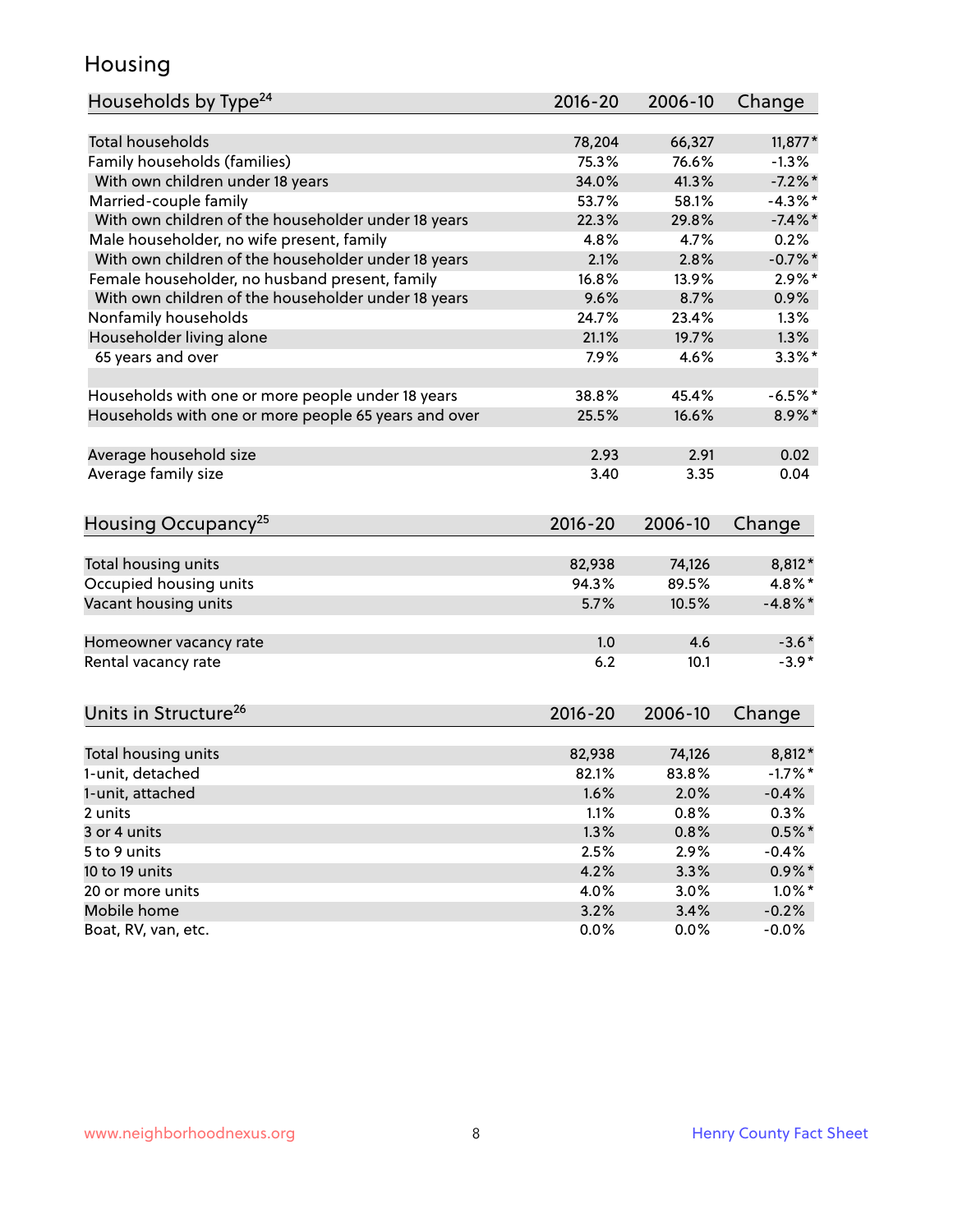# Housing, Continued...

| Year Structure Built <sup>27</sup>             | 2016-20     | 2006-10 | Change     |
|------------------------------------------------|-------------|---------|------------|
| Total housing units                            | 82,938      | 74,126  | 8,812*     |
| Built 2014 or later                            | 5.6%        | (X)     | (X)        |
| Built 2010 to 2013                             | 3.6%        | (X)     | (X)        |
| Built 2000 to 2009                             | 36.7%       | 42.7%   | $-6.0\%$ * |
| Built 1990 to 1999                             | 27.2%       | 30.6%   | $-3.4\%$ * |
| Built 1980 to 1989                             | 14.5%       | 13.5%   | 0.9%       |
| Built 1970 to 1979                             | 6.2%        | 6.1%    | 0.2%       |
| Built 1960 to 1969                             | 3.1%        | 3.5%    | $-0.3%$    |
| Built 1950 to 1959                             | 1.3%        | 1.5%    | $-0.2%$    |
| Built 1940 to 1949                             | 0.5%        | 0.4%    | 0.1%       |
| Built 1939 or earlier                          | 1.1%        | 1.6%    | $-0.5%$    |
| Housing Tenure <sup>28</sup>                   | $2016 - 20$ | 2006-10 | Change     |
| Occupied housing units                         | 78,204      | 66,327  | $11,877*$  |
| Owner-occupied                                 | 70.9%       | 80.2%   | $-9.3\%$ * |
| Renter-occupied                                | 29.1%       | 19.8%   | $9.3\%$ *  |
| Average household size of owner-occupied unit  | 3.01        | 2.93    | 0.08       |
| Average household size of renter-occupied unit | 2.72        | 2.80    | $-0.08$    |
| Residence 1 Year Ago <sup>29</sup>             | 2016-20     | 2006-10 | Change     |
| Population 1 year and over                     | 227,930     | 191,291 | 36,639*    |
| Same house                                     | 86.1%       | 82.3%   | $3.7\%$ *  |
| Different house in the U.S.                    | 13.7%       | 17.4%   | $-3.8\%$ * |
| Same county                                    | 6.2%        | 7.0%    | $-0.8%$    |
| Different county                               | 7.4%        | 10.4%   | $-3.0\%$ * |
| Same state                                     | 5.0%        | 6.7%    | $-1.7%$ *  |
| Different state                                | 2.4%        | 3.7%    | $-1.3\%$ * |
| Abroad                                         | 0.3%        | 0.3%    | 0.0%       |
| Value of Housing Unit <sup>30</sup>            | $2016 - 20$ | 2006-10 | Change     |
| Owner-occupied units                           | 55,411      | 53,165  | $2,246*$   |
| Less than \$50,000                             | 3.6%        | 3.3%    | 0.3%       |
| \$50,000 to \$99,999                           | 6.2%        | 6.9%    | $-0.6%$    |
| \$100,000 to \$149,999                         | 18.3%       | 25.1%   | $-6.7%$ *  |
| \$150,000 to \$199,999                         | 26.5%       | 28.1%   | $-1.6%$    |
| \$200,000 to \$299,999                         | 26.8%       | 23.3%   | $3.5%$ *   |
| \$300,000 to \$499,999                         | 15.4%       | 10.5%   | $5.0\%$ *  |
| \$500,000 to \$999,999                         | 2.6%        | 2.5%    | 0.1%       |
| \$1,000,000 or more                            | 0.5%        | 0.4%    | 0.1%       |
| Median (dollars)                               | 189,600     | 171,500 | 18,100*    |
| Mortgage Status <sup>31</sup>                  | $2016 - 20$ | 2006-10 | Change     |
| Owner-occupied units                           | 55,411      | 53,165  | $2,246*$   |
| Housing units with a mortgage                  | 76.2%       | 84.1%   | $-7.9%$ *  |
| Housing units without a mortgage               | 23.8%       | 15.9%   | $7.9\%*$   |
|                                                |             |         |            |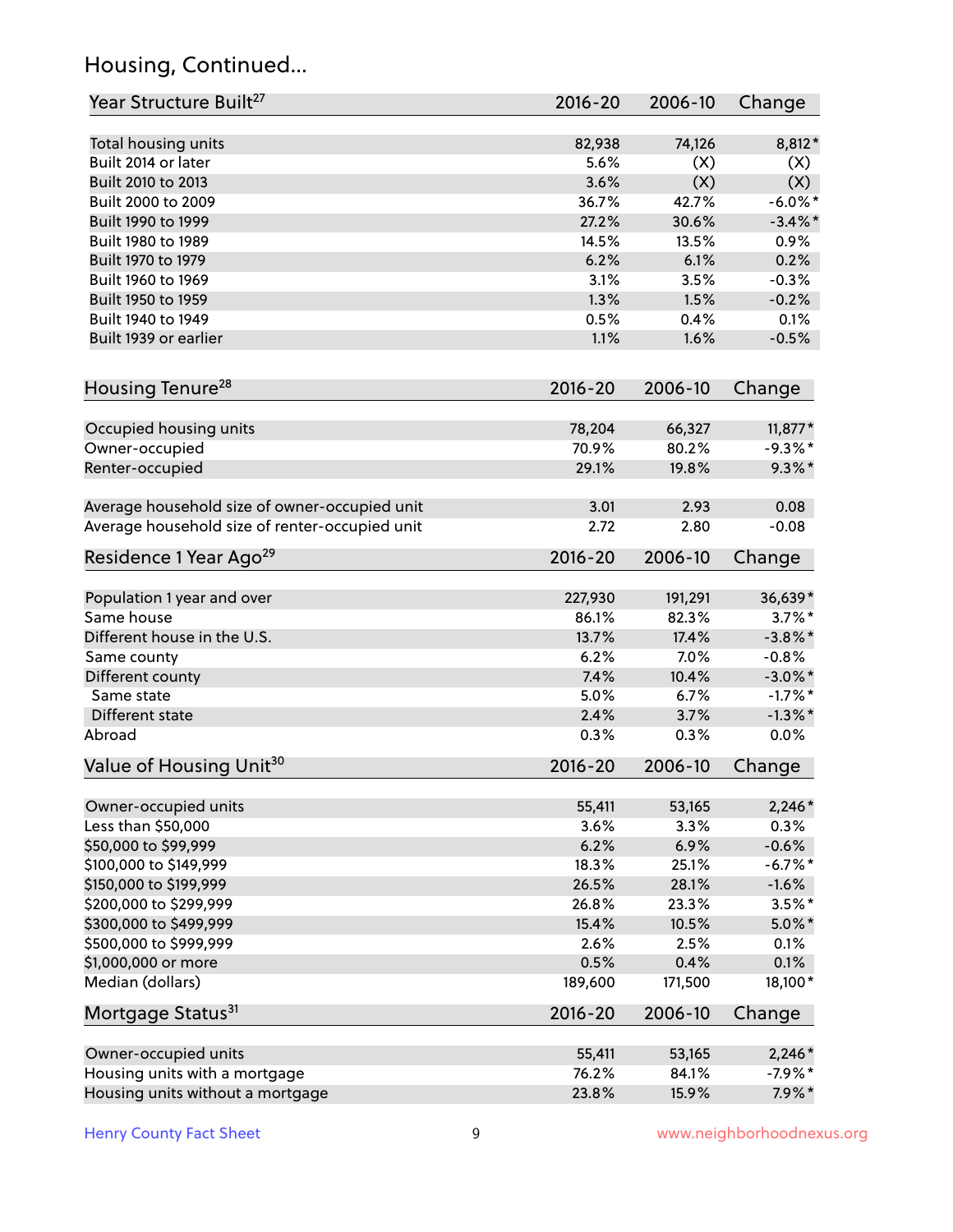# Housing, Continued...

| Selected Monthly Owner Costs <sup>32</sup>                                            | 2016-20     | 2006-10 | Change     |
|---------------------------------------------------------------------------------------|-------------|---------|------------|
| Housing units with a mortgage                                                         | 42,233      | 44,735  | $-2,502*$  |
| Less than \$300                                                                       | 0.0%        | 0.2%    | $-0.1%$    |
| \$300 to \$499                                                                        | 0.5%        | 0.8%    | $-0.4%$    |
| \$500 to \$999                                                                        | 13.6%       | 11.8%   | $1.8\%$ *  |
| \$1,000 to \$1,499                                                                    | 39.2%       | 36.7%   | 2.5%       |
| \$1,500 to \$1,999                                                                    | 27.4%       | 27.2%   | 0.2%       |
| \$2,000 to \$2,999                                                                    | 14.5%       | 18.3%   | $-3.7%$ *  |
| \$3,000 or more                                                                       | 4.8%        | 5.0%    | $-0.2%$    |
| Median (dollars)                                                                      | 1,462       | 1,508   | $-46*$     |
| Housing units without a mortgage                                                      | 13,178      | 8,430   | 4,748*     |
| Less than \$150                                                                       | 1.3%        | 1.4%    | $-0.1%$    |
| \$150 to \$249                                                                        | 8.3%        | 11.5%   | $-3.3\%$ * |
| \$250 to \$349                                                                        | 15.6%       | 22.9%   | $-7.2%$ *  |
| \$350 to \$499                                                                        | 32.5%       | 29.3%   | 3.1%       |
| \$500 to \$699                                                                        | 27.4%       | 24.2%   | 3.2%       |
| \$700 or more                                                                         | 14.8%       | 10.6%   | $4.3\%$ *  |
| Median (dollars)                                                                      | 464         | 412     | $52*$      |
| Selected Monthly Owner Costs as a Percentage of<br>Household Income <sup>33</sup>     | $2016 - 20$ | 2006-10 | Change     |
| Housing units with a mortgage (excluding units where<br>SMOCAPI cannot be computed)   | 42,115      | 44,373  | $-2,258*$  |
| Less than 20.0 percent                                                                | 46.3%       | 29.8%   | 16.6%*     |
| 20.0 to 24.9 percent                                                                  | 16.0%       | 19.1%   | $-3.0\%$ * |
| 25.0 to 29.9 percent                                                                  | 8.8%        | 13.2%   | $-4.3\%$ * |
| 30.0 to 34.9 percent                                                                  | 8.0%        | 10.1%   | $-2.1\%$ * |
| 35.0 percent or more                                                                  | 20.8%       | 27.8%   | $-7.1\%$ * |
| Not computed                                                                          | 118         | 362     | $-244*$    |
| Housing unit without a mortgage (excluding units where<br>SMOCAPI cannot be computed) | 13,028      | 8,321   | 4,707*     |
| Less than 10.0 percent                                                                | 52.7%       | 48.0%   | 4.7%*      |
| 10.0 to 14.9 percent                                                                  | 21.3%       | 20.4%   | 0.9%       |
| 15.0 to 19.9 percent                                                                  | 8.2%        | 9.5%    | $-1.3%$    |
| 20.0 to 24.9 percent                                                                  | 5.7%        | 5.7%    | 0.1%       |
| 25.0 to 29.9 percent                                                                  | 3.5%        | 3.8%    | $-0.2%$    |
| 30.0 to 34.9 percent                                                                  | 1.1%        | 2.6%    | $-1.5%$    |
| 35.0 percent or more                                                                  | 7.3%        | 10.0%   | $-2.7%$    |
| Not computed                                                                          | 150         | 109     | 41         |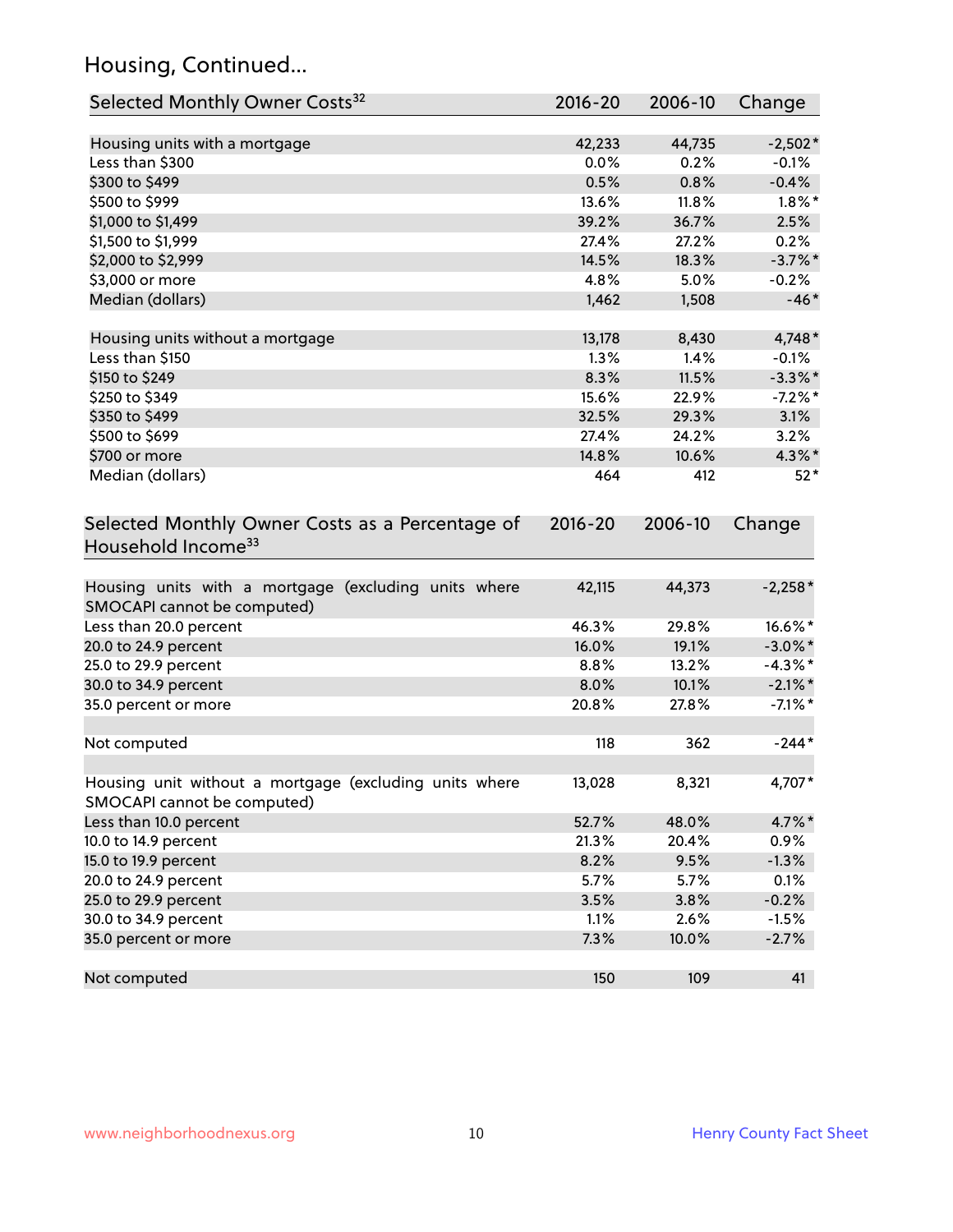# Housing, Continued...

| Gross Rent <sup>34</sup>                                                       | 2016-20     | 2006-10 | Change      |
|--------------------------------------------------------------------------------|-------------|---------|-------------|
|                                                                                |             |         |             |
| Occupied units paying rent                                                     | 21,767      | 12,467  | 9,300*      |
| Less than \$200                                                                | 0.2%        | 0.2%    | 0.1%        |
| \$200 to \$499                                                                 | 1.0%        | 2.0%    | $-1.0%$     |
| \$500 to \$749                                                                 | 3.8%        | 10.7%   | $-6.9\%$ *  |
| \$750 to \$999                                                                 | 16.6%       | 36.8%   | $-20.2\%$ * |
| \$1,000 to \$1,499                                                             | 58.8%       | 41.2%   | 17.7%*      |
| \$1,500 to \$1,999                                                             | 16.1%       | 7.7%    | $8.4\%$ *   |
| \$2,000 or more                                                                | 3.4%        | 1.4%    | $1.9\%$ *   |
| Median (dollars)                                                               | 1,203       | 1,003   | $200*$      |
| No rent paid                                                                   | 1,026       | 695     | 331*        |
| Gross Rent as a Percentage of Household Income <sup>35</sup>                   | $2016 - 20$ | 2006-10 | Change      |
| Occupied units paying rent (excluding units where GRAPI<br>cannot be computed) | 21,529      | 12,356  | $9,173*$    |
| Less than 15.0 percent                                                         | 12.0%       | 7.4%    | 4.5%*       |
| 15.0 to 19.9 percent                                                           | 14.9%       | 14.6%   | 0.3%        |
| 20.0 to 24.9 percent                                                           | 15.4%       | 17.5%   | $-2.1%$     |
| 25.0 to 29.9 percent                                                           | 12.8%       | 10.4%   | 2.4%        |
| 30.0 to 34.9 percent                                                           | 9.8%        | 12.9%   | $-3.1%$     |
| 35.0 percent or more                                                           | 35.1%       | 37.2%   | $-2.0%$     |
| Not computed                                                                   | 1,264       | 806     | 458*        |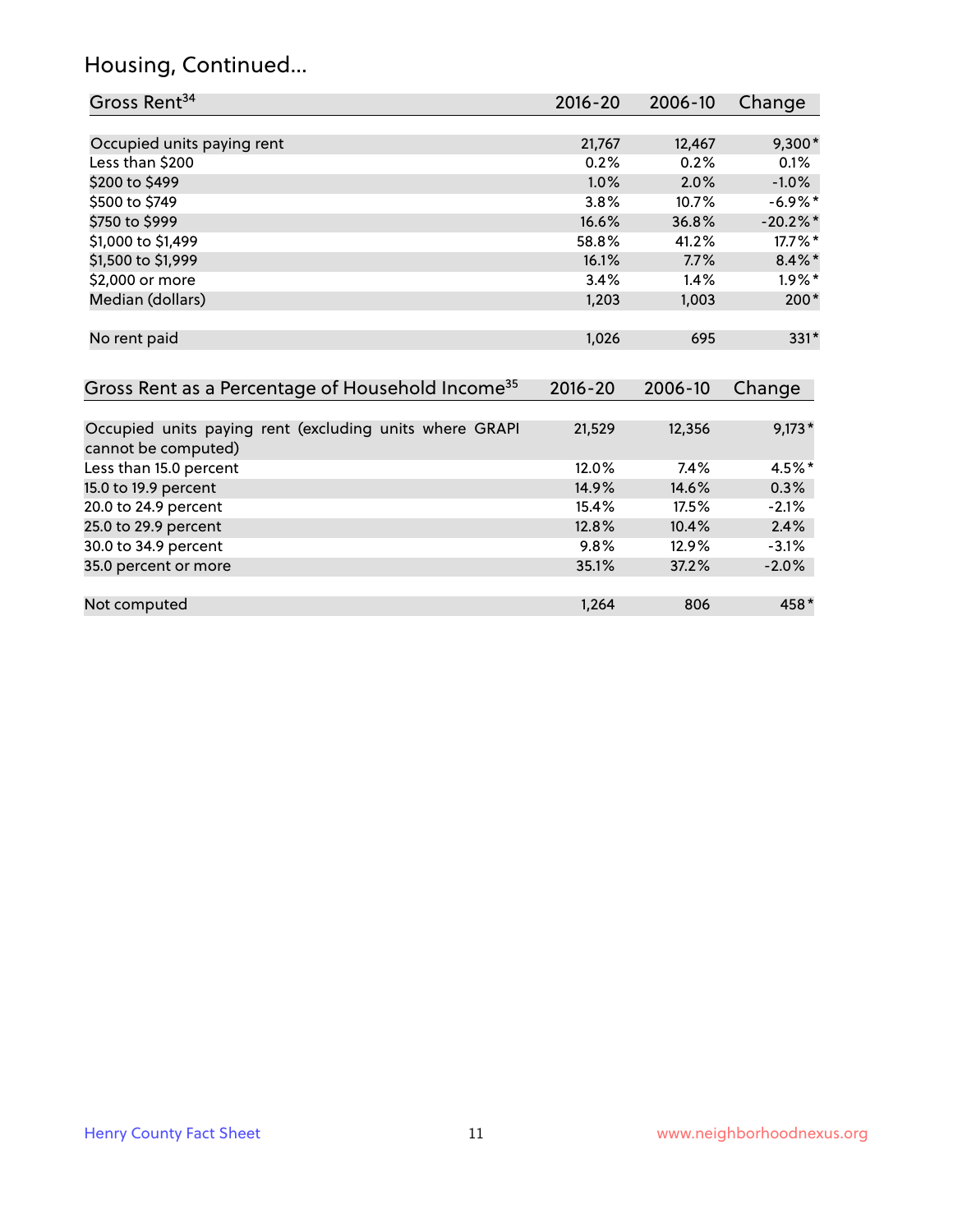# Community Involvement

| Voter Registration and Turnout <sup>36</sup> | 2020    |
|----------------------------------------------|---------|
|                                              |         |
| Active registered voters                     | 170,590 |
| Number voted in Presidential election        | 122.229 |
| Percent voted in Presidential election       | 71.7%   |

### Transportation

| Commuting to Work <sup>37</sup>           | 2016-20     | 2006-10 | Change     |
|-------------------------------------------|-------------|---------|------------|
|                                           |             |         |            |
| Workers 16 years and over                 | 109,397     | 90,024  | 19,373*    |
| Car, truck, or van - drove alone          | 81.7%       | 81.9%   | $-0.2%$    |
| Car, truck, or van - carpooled            | 8.1%        | 11.0%   | $-2.8\%$ * |
| Public transportation (excluding taxicab) | 1.2%        | $1.2\%$ | $-0.0%$    |
| Walked                                    | 0.3%        | 0.5%    | $-0.2%$    |
| Other means                               | $0.9\%$     | $0.9\%$ | $0.0\%$    |
| Worked at home                            | 7.8%        | 4.5%    | $3.2\%$ *  |
|                                           |             |         |            |
| Mean travel time to work (minutes)        | 33.7        | 33.0    | 0.8        |
|                                           |             |         |            |
| Vehicles Available <sup>38</sup>          | $2016 - 20$ | 2006-10 | Change     |
|                                           |             |         |            |
| Occupied housing units                    | 78,204      | 66,327  | $11,877*$  |
| No vehicles available                     | $1.9\%$     | 2.2%    | $-0.3%$    |
| 1 vehicle available                       | 29.0%       | 27.8%   | 1.2%       |
| 2 vehicles available                      | 40.1%       | 43.8%   | $-3.7\%$ * |
| 3 or more vehicles available              | 29.0%       | 26.3%   | $2.8\%$ *  |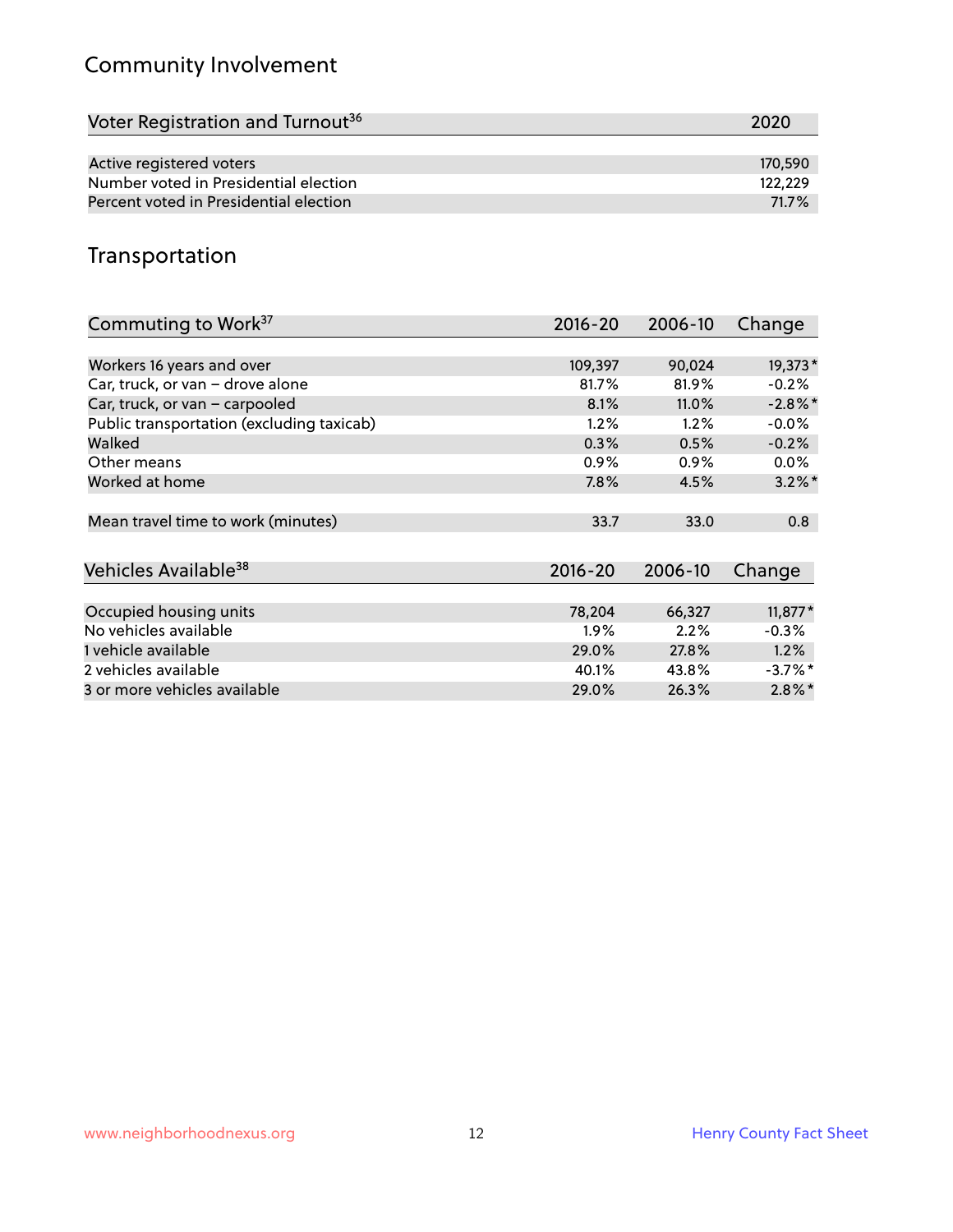#### Health

| Health Insurance coverage <sup>39</sup> | 2016-20 |
|-----------------------------------------|---------|
|-----------------------------------------|---------|

| Civilian Noninstitutionalized Population                | 228,743 |
|---------------------------------------------------------|---------|
| With health insurance coverage                          | 89.1%   |
| With private health insurance coverage                  | 73.5%   |
| With public health coverage                             | 26.1%   |
| No health insurance coverage                            | 10.9%   |
| Civilian Noninstitutionalized Population Under 19 years | 62,382  |
| No health insurance coverage                            | 7.7%    |
| Civilian Noninstitutionalized Population 19 to 64 years | 139,644 |
| In labor force:                                         | 112,090 |
| Employed:                                               | 106,339 |
| With health insurance coverage                          | 88.9%   |
| With private health insurance coverage                  | 55.5%   |
| With public coverage                                    | 6.1%    |
| No health insurance coverage                            | 11.1%   |
| Unemployed:                                             | 5,751   |
| With health insurance coverage                          | 62.3%   |
| With private health insurance coverage                  | 55.5%   |
| With public coverage                                    | 8.0%    |
| No health insurance coverage                            | 37.7%   |
| Not in labor force:                                     | 27,554  |
| With health insurance coverage                          | 78.2%   |
| With private health insurance coverage                  | 57.8%   |
| With public coverage                                    | 30.6%   |
| No health insurance coverage                            | 21.8%   |

# **Health Factors Most Recent** And The Control of the Control of The Control of The Control of The Control of The Control of The Control of The Control of The Control of The Control of The Control of The Control of The Contr

| Premature Death (YPLL before age 75 per 100,000 population, age-adjusted) <sup>40</sup> | 7,858.1 |
|-----------------------------------------------------------------------------------------|---------|
| Average number of Physically Unhealthy Days <sup>41</sup>                               | 4.0     |
| Average number of Mentally Unhealthy Days <sup>42</sup>                                 | 4.8     |
| Low Birthweight Births <sup>43</sup>                                                    | 11.1%   |
| Diabetes Prevalence <sup>44</sup>                                                       | 12.2%   |
| HIV Prevalence (per 100,000 population) <sup>45</sup>                                   | 475.9   |
| Rate, Deduplicated ER Visits for Asthma, Ages 0-17 <sup>46</sup>                        | 589.1   |